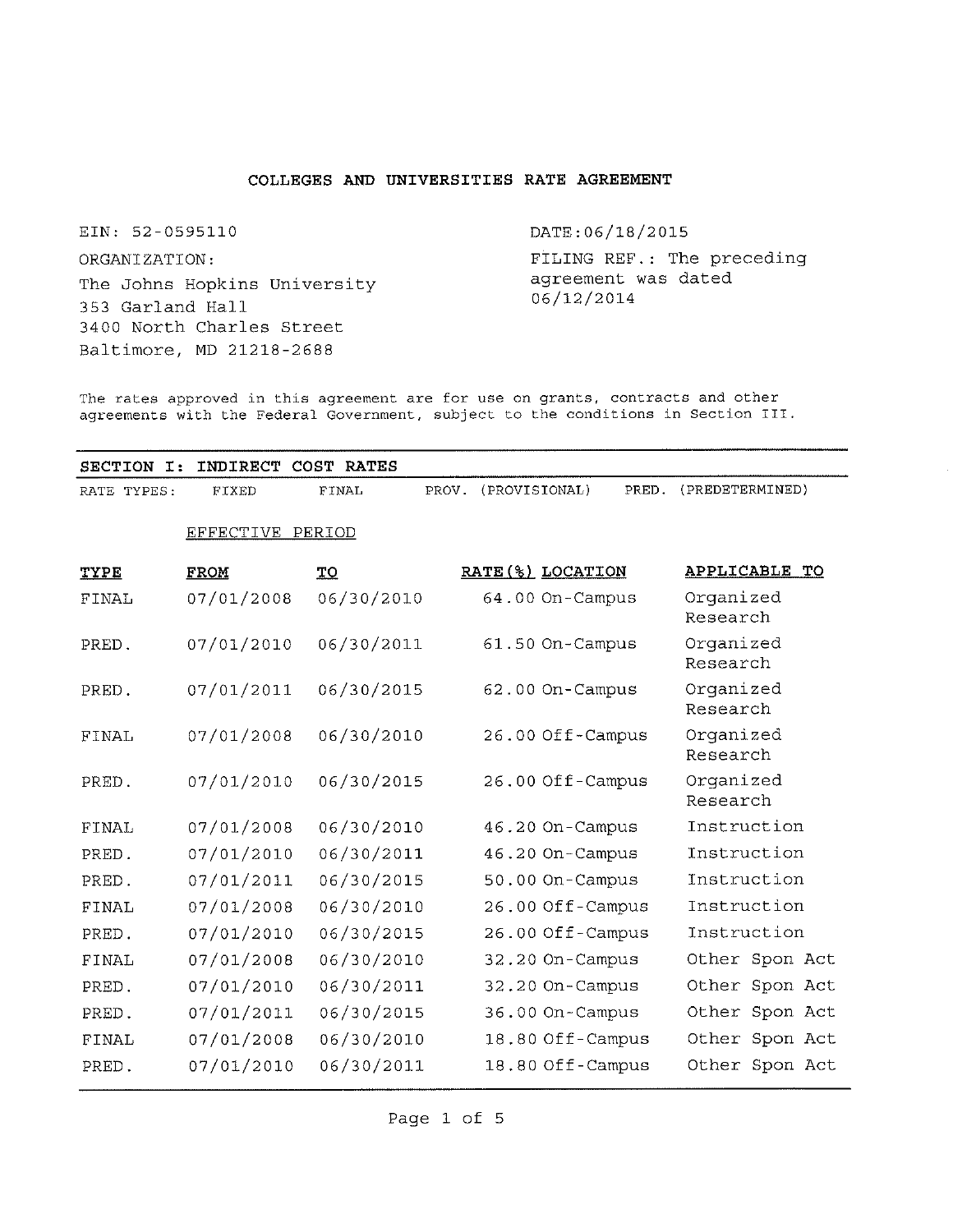| <b>TYPE</b> | <b>FROM</b> | <u>TQ</u>        | RATE(%) LOCATION | APPLICABLE TO                                                                                     |
|-------------|-------------|------------------|------------------|---------------------------------------------------------------------------------------------------|
| PRED.       | 07/01/2011  | 06/30/2015       | 21.00 Off-Campus | Other Spon Act                                                                                    |
| PROV.       | 07/01/2015  | Until<br>Amended |                  | Use same rates<br>and conditions<br>as those cited<br>for fiscal year<br>ending June 30,<br>2015. |

# \*BASE

Modified total direct costs, consisting of all direct salaries and wages, applicable fringe benefits, materials and supplies, services, travel and up to the first \$25, 000 of each subaward (regardless of the period of performance of the subawards under the award). Modified total direct costs shall exclude equipment, capital expenditures, charges for patient care, rental costs, tuition remission, scholarships and fellowships, participant support costs and the portion of each subaward in excess of \$25, 000. Other items may only be excluded when necessary to avoid a serious inequity in the distribution of indirect costs, and with the approval of the cognizant agency for indirect costs.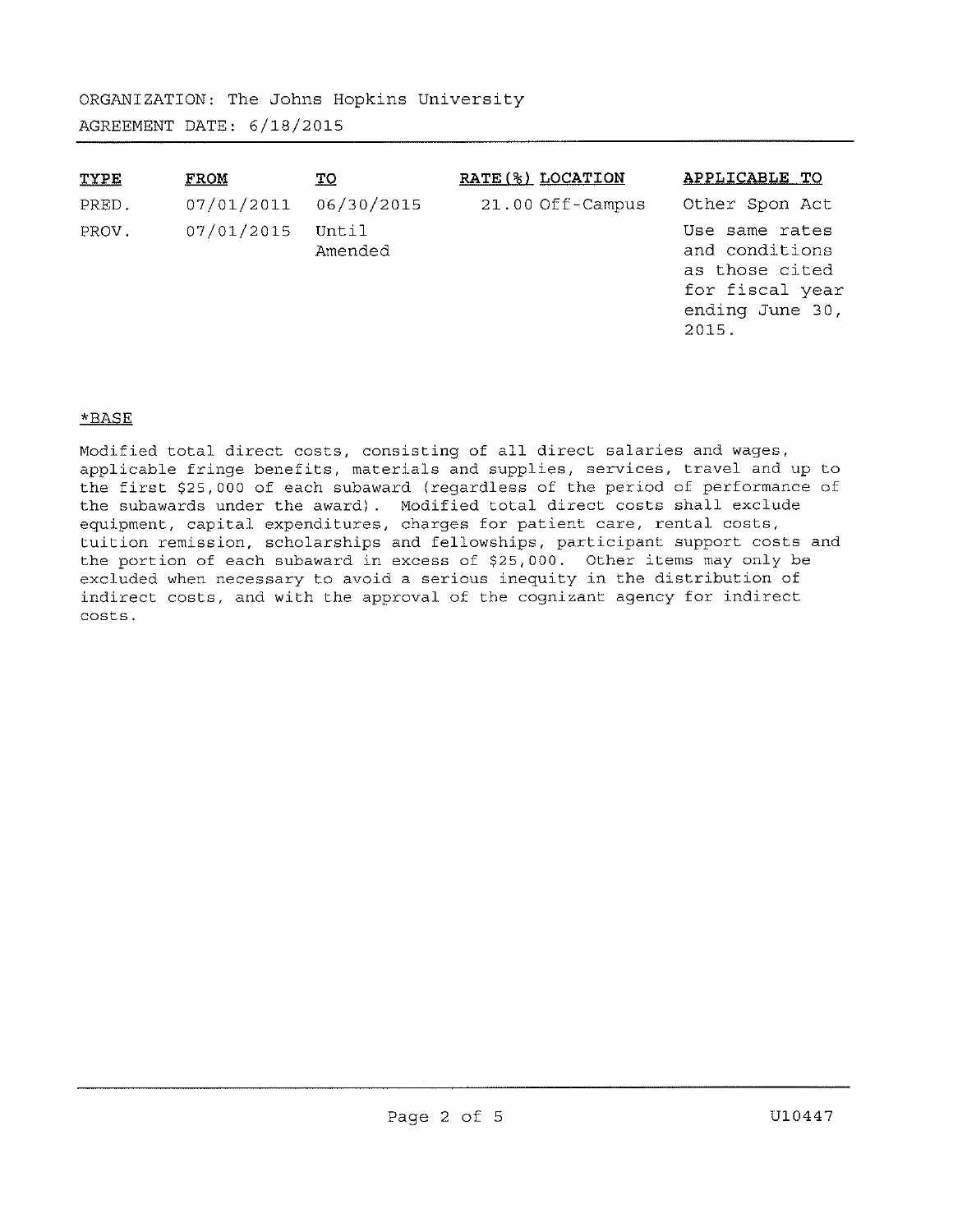| BENEFIT<br>SECTION<br><b>FRINGE</b><br>RATES**<br>т: |             |           |                   |                                                                                                   |  |  |  |
|------------------------------------------------------|-------------|-----------|-------------------|---------------------------------------------------------------------------------------------------|--|--|--|
| <b>TYPE</b>                                          | <b>FROM</b> | IΩ        | RATE (%) LOCATION | APPLICABLE TO                                                                                     |  |  |  |
| <b>FIXED</b>                                         | 7/1/2015    | 6/30/2016 | 34.00 All         | Faculty/Staff<br>Employees                                                                        |  |  |  |
| FIXED                                                | 7/1/2015    | 6/30/2016 | 8.00 All          | Temp., Ltd.,<br>Casual                                                                            |  |  |  |
| FIXED                                                | 7/1/2015    | 6/30/2016 | 8.00 All          | Medical<br>Intern/Residen<br>ŧ                                                                    |  |  |  |
| FIXED                                                | 7/1/2015    | 6/30/2016 | 19.30 All         | Post Doctoral                                                                                     |  |  |  |
| FIXED                                                | 7/1/2015    | 6/30/2016 | 11.00 All         | Post Doctoral<br>Stipend                                                                          |  |  |  |
| PROV.                                                | 7/1/2016    | 6/30/2018 |                   | Use same rates<br>and conditions<br>as those cited<br>for fiscal<br>year ending<br>June 30, 2016. |  |  |  |

 $\sim$ 

\*\* DESCRIPTION OF FRINGE BENEFITS RATE BASE: Salaries and wages excluding vacation pay.

 $\bar{z}$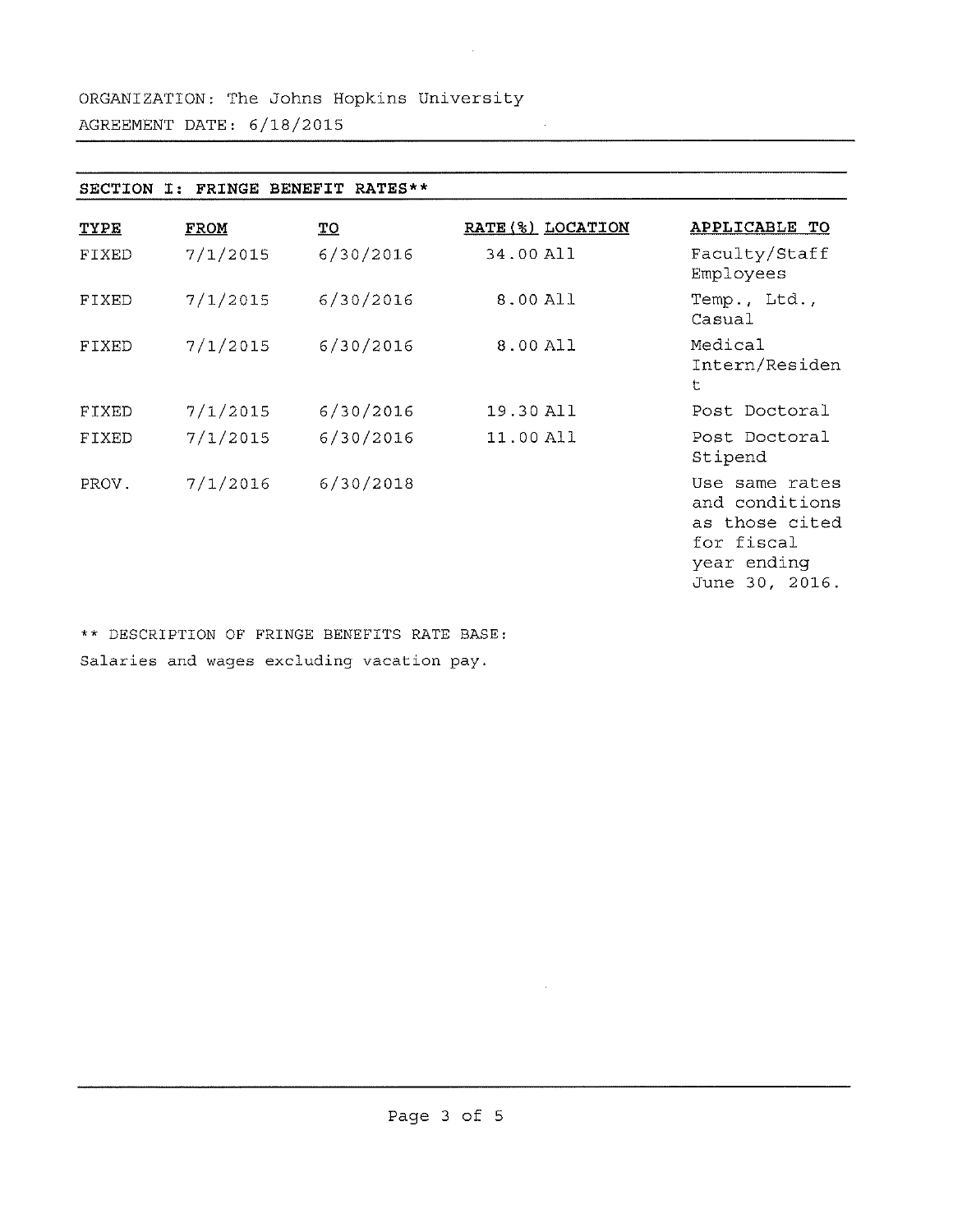### **SECTION II: SPECIAL REMARKS**

### TREATMENT OF FRINGE BENEFITS:

The fringe benefits are charged using the rate(s) listed in the Fringe Benefits Section of this Agreement. The fringe benefits included in the rate(s) are listed below.

OFF-CAMPUS DEFINITION: For all activities performed in facilities not owned by the institution and to which rent is directly allocated to the project(s), the off-campus rate will apply. Actual costs will be apportioned between oncampus and off-campus components. Each portion will bear the appropriate rate.

### TREATMENT OF PAID ABSENCES:

Holiday, sick leave pay and other paid absences except for vacation pay are included in salaries and wages and are claimed on grants, contracts and other agreements as part of the normal cost of salaries and wages. Separate claims for the costs of these paid absences are not made.

Fringe benefits include: FICA, Unemployment & Workers' Compensation, Retirement, Health/Life/Dental/Disability Insurance, Tuition Remission, TIAA/CREF, Staff Development, Benefits Administration, Special Programs, Accrued Vacation and Continuing Professional Education.

The Off-Campus indirect cost rate is not applicable to the direct costs of GCRC nursing and dietary personnel. The direct costs associated with these nursing and dietary personnel are considered patient care costs and the related indirect costs are reimbursed through the JOHNS HOPKINS HOSPITAL ' S patient care Rate Agreement.

The rate agreement does not cover the Applied Physical LAB (APL) of the JOHNS HOPKINS UNIVERSITY. Rates for APL are established separately.

Equipment means an article of nonexpendable tangible personal property having a useful life of more than one year, and an acquisition cost of \$5,000 or more per unit.

NOTE: This agreement updated the fringe benefit rates section only.